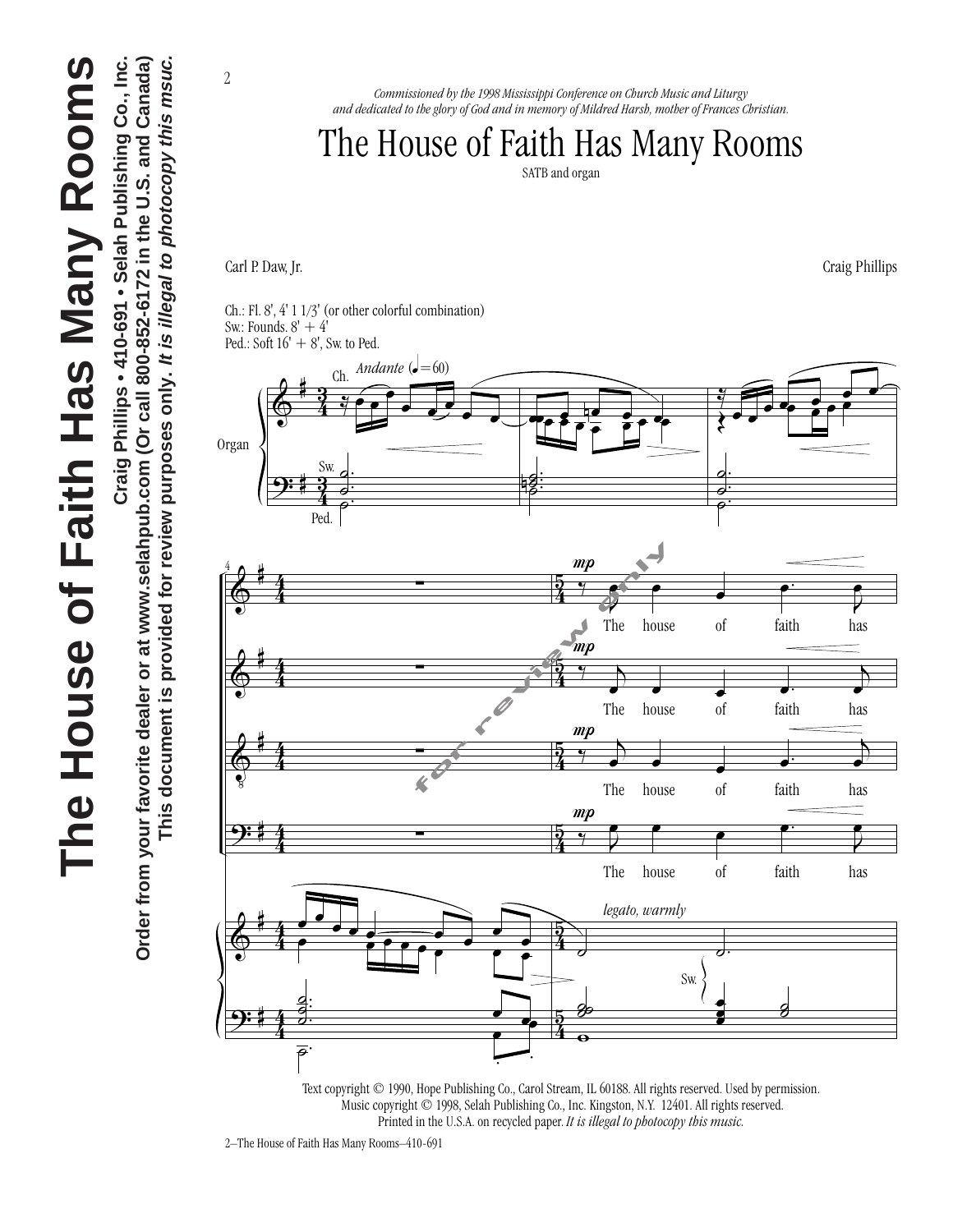

410-691–The House of Faith Has Many Rooms–3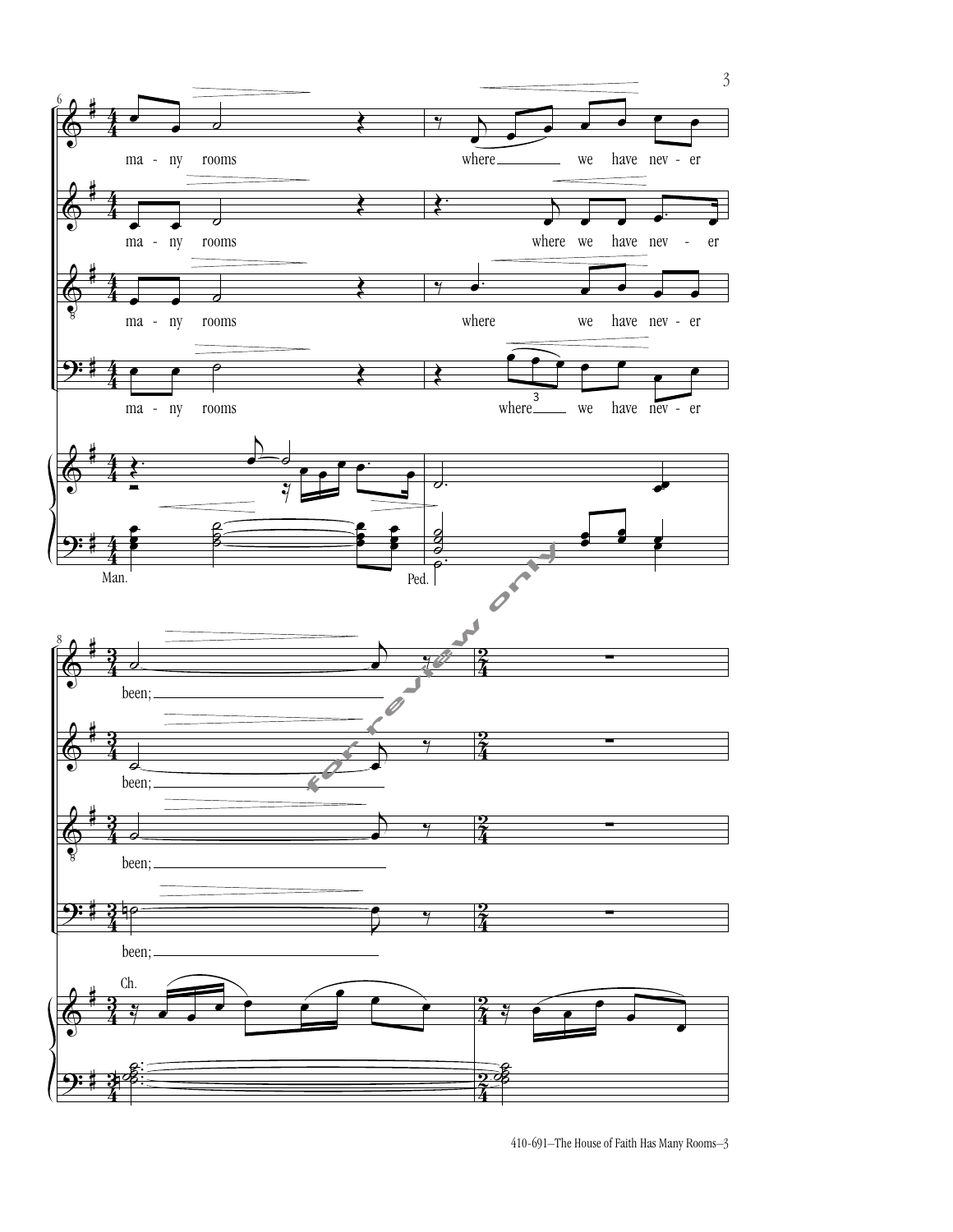

<sup>4–</sup>The House of Faith Has Many Rooms–410-691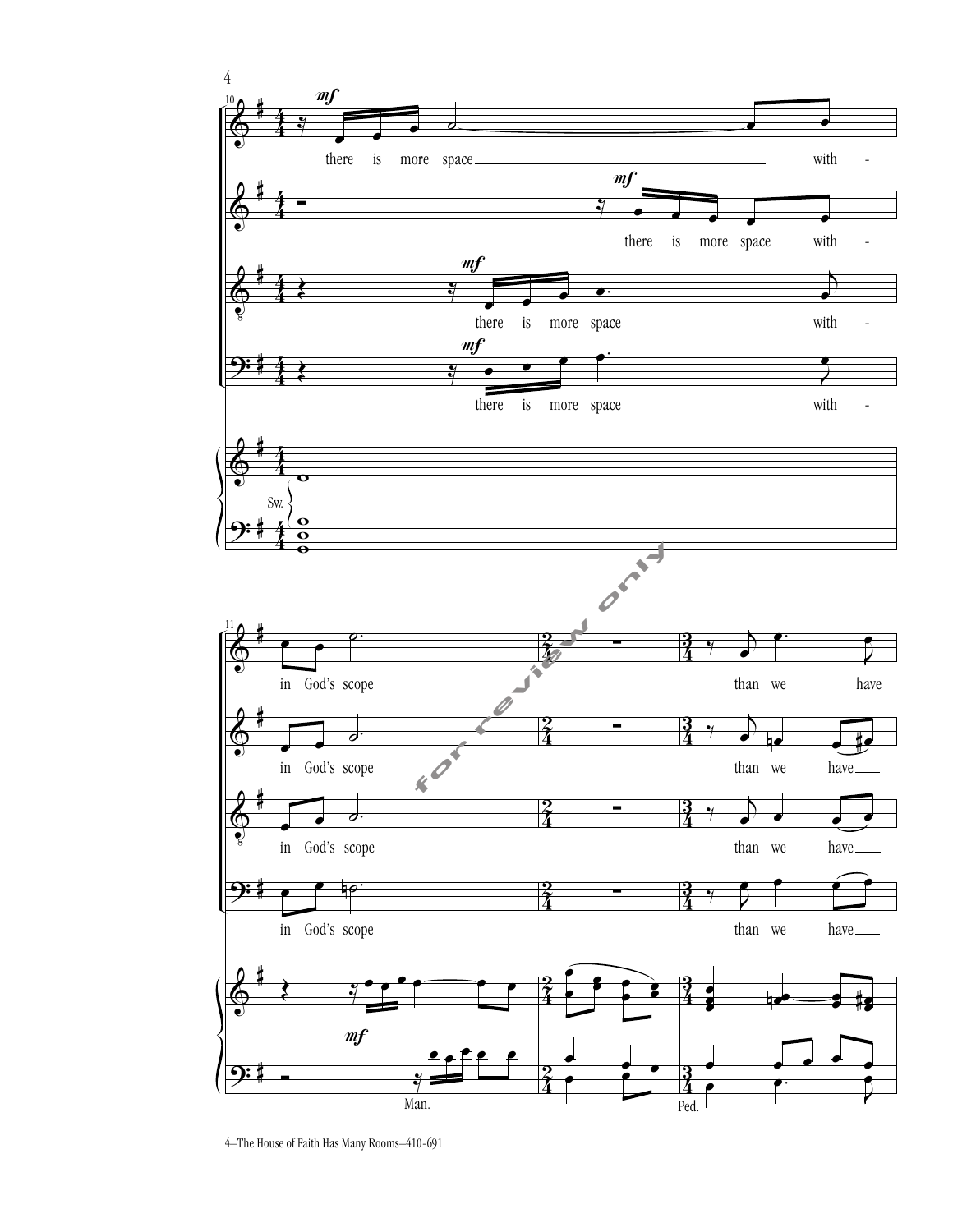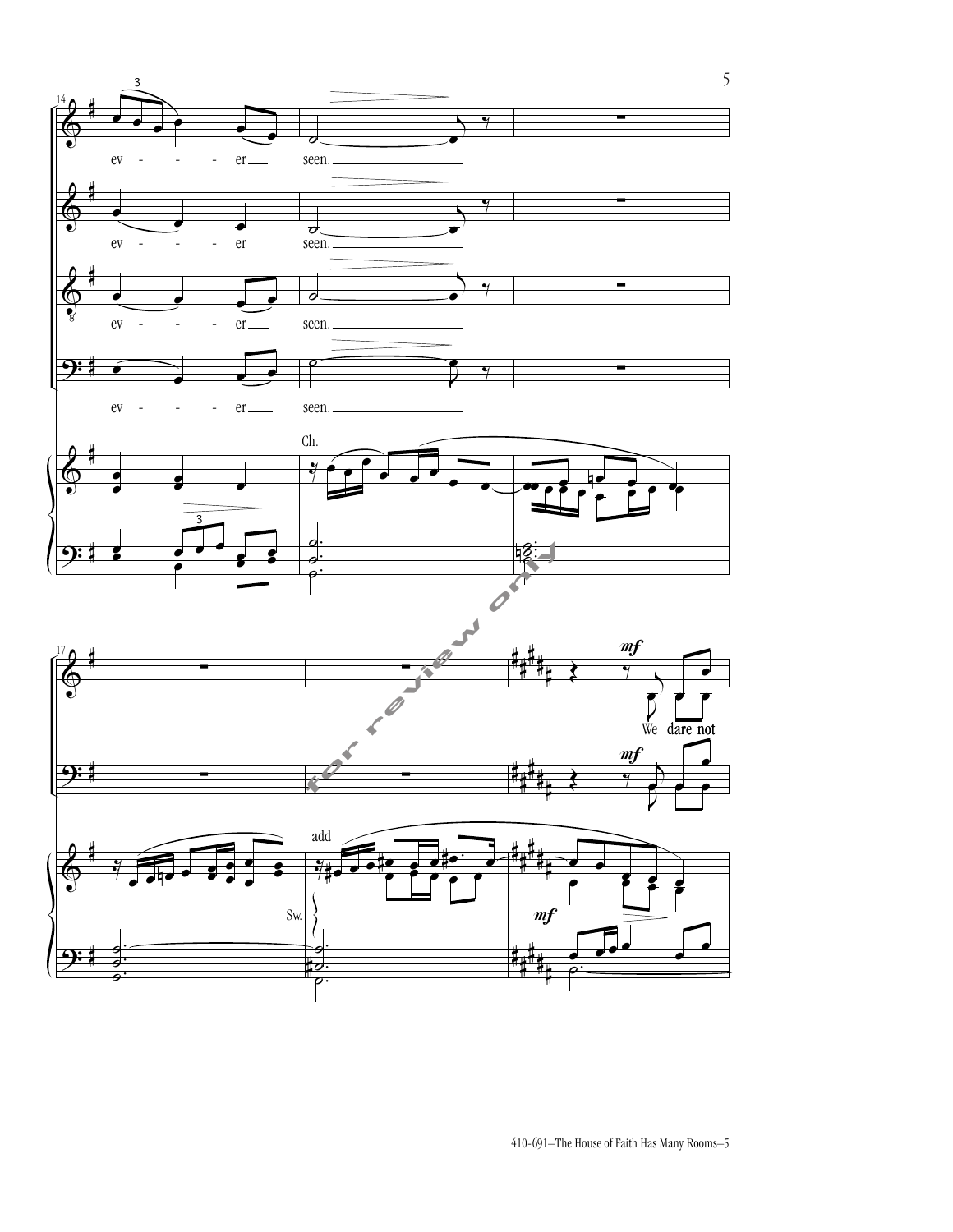





6–The House of Faith Has Many Rooms–410-691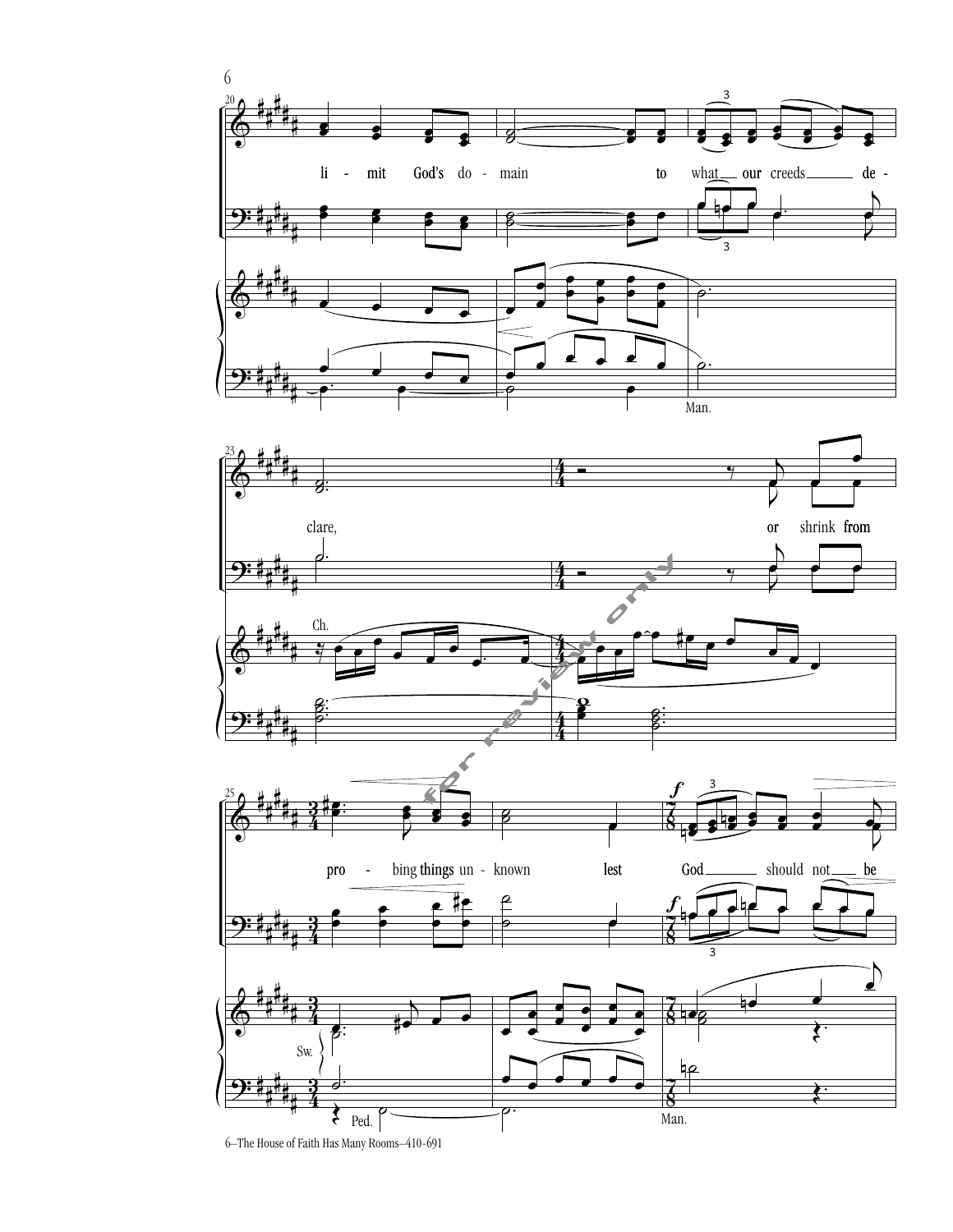



410-691–The House of Faith Has Many Rooms–7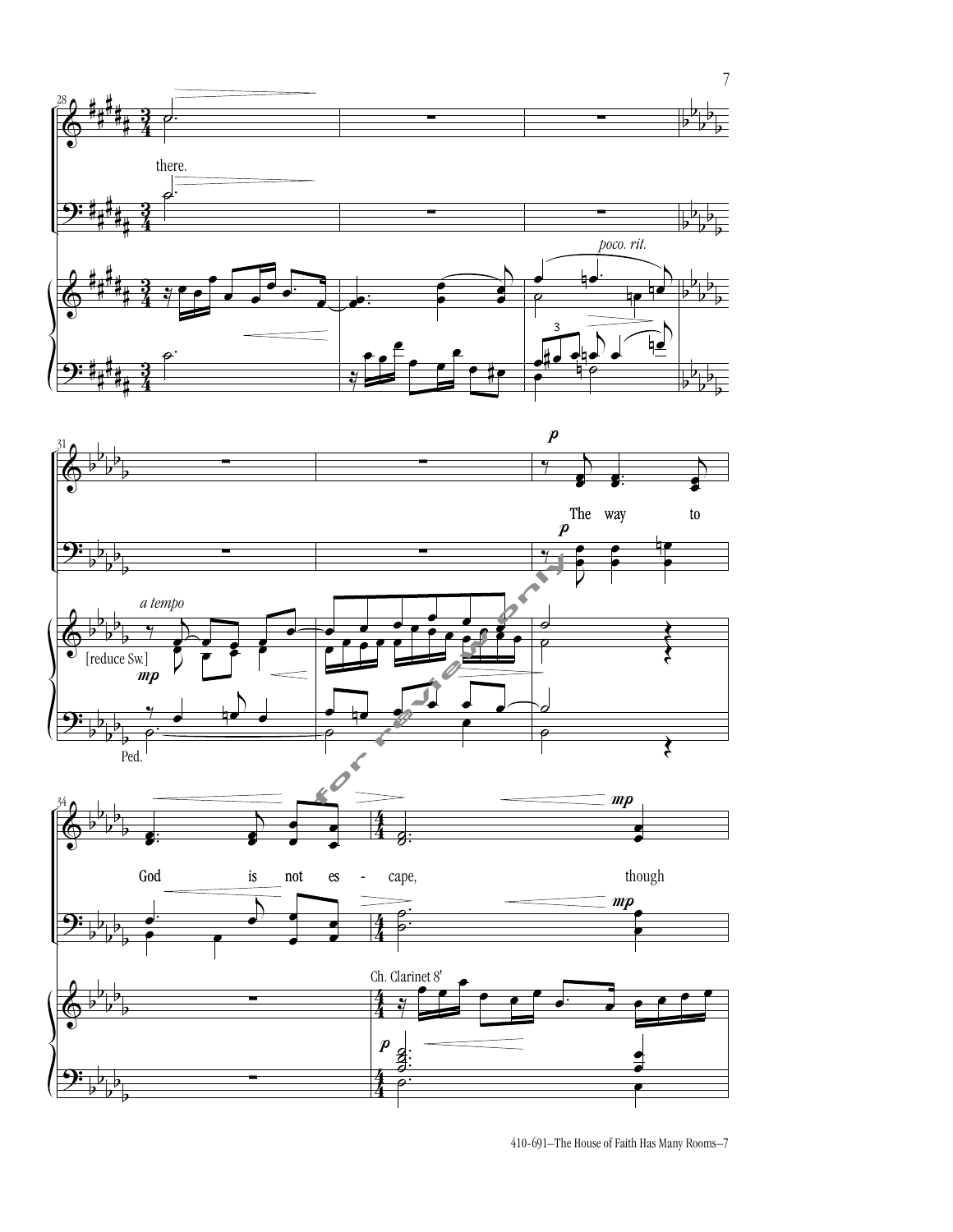

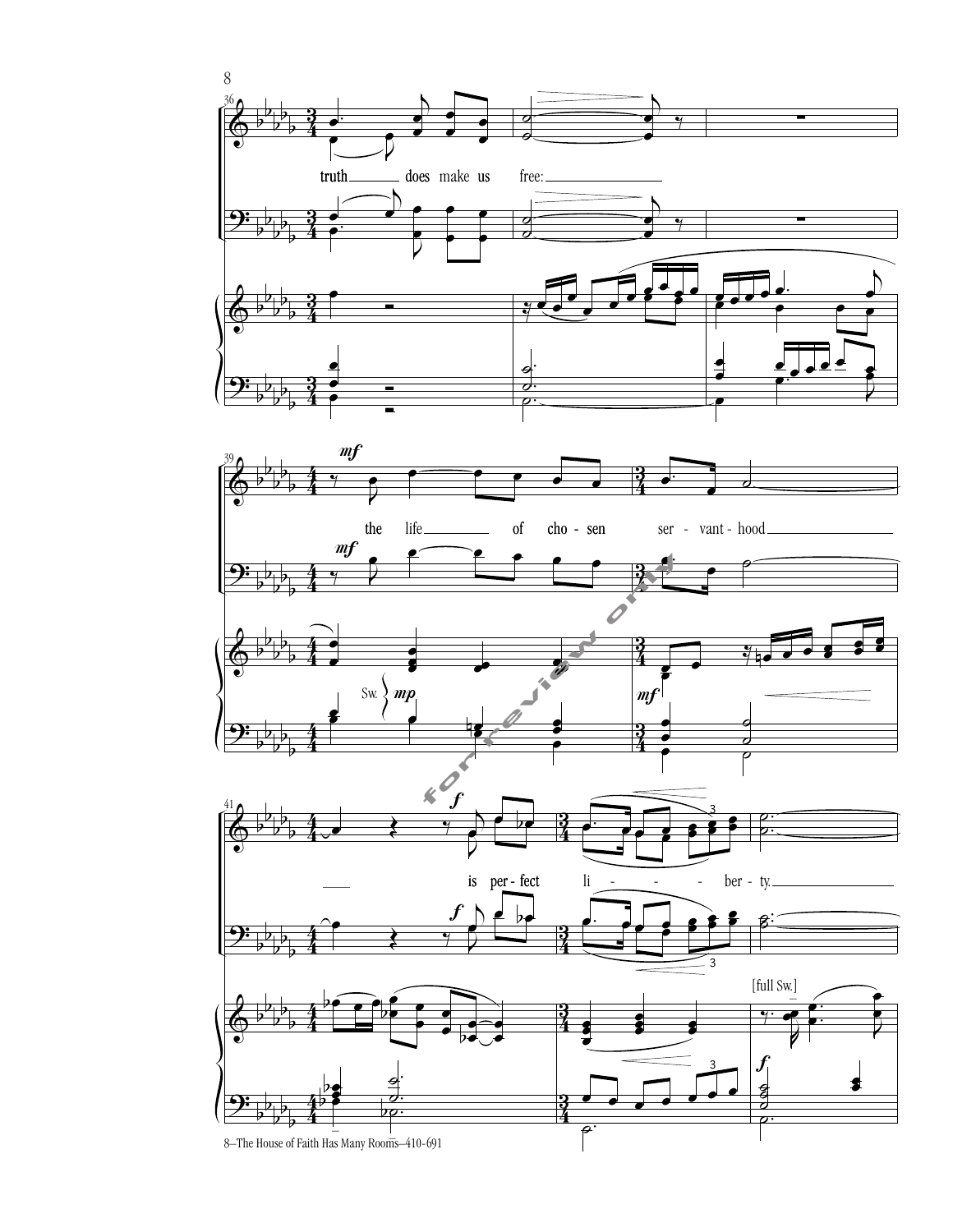

410-691–The House of Faith Has Many Rooms–9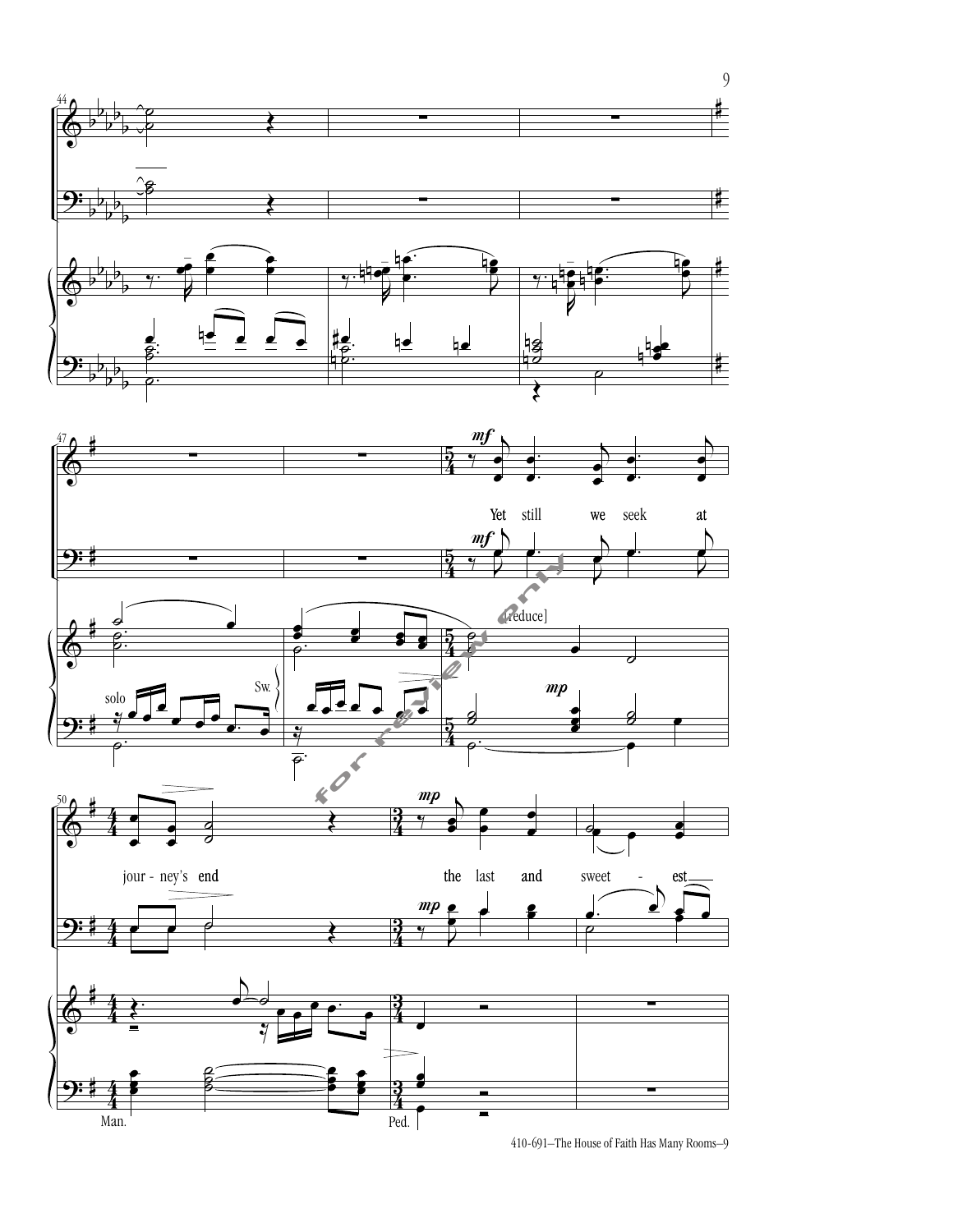